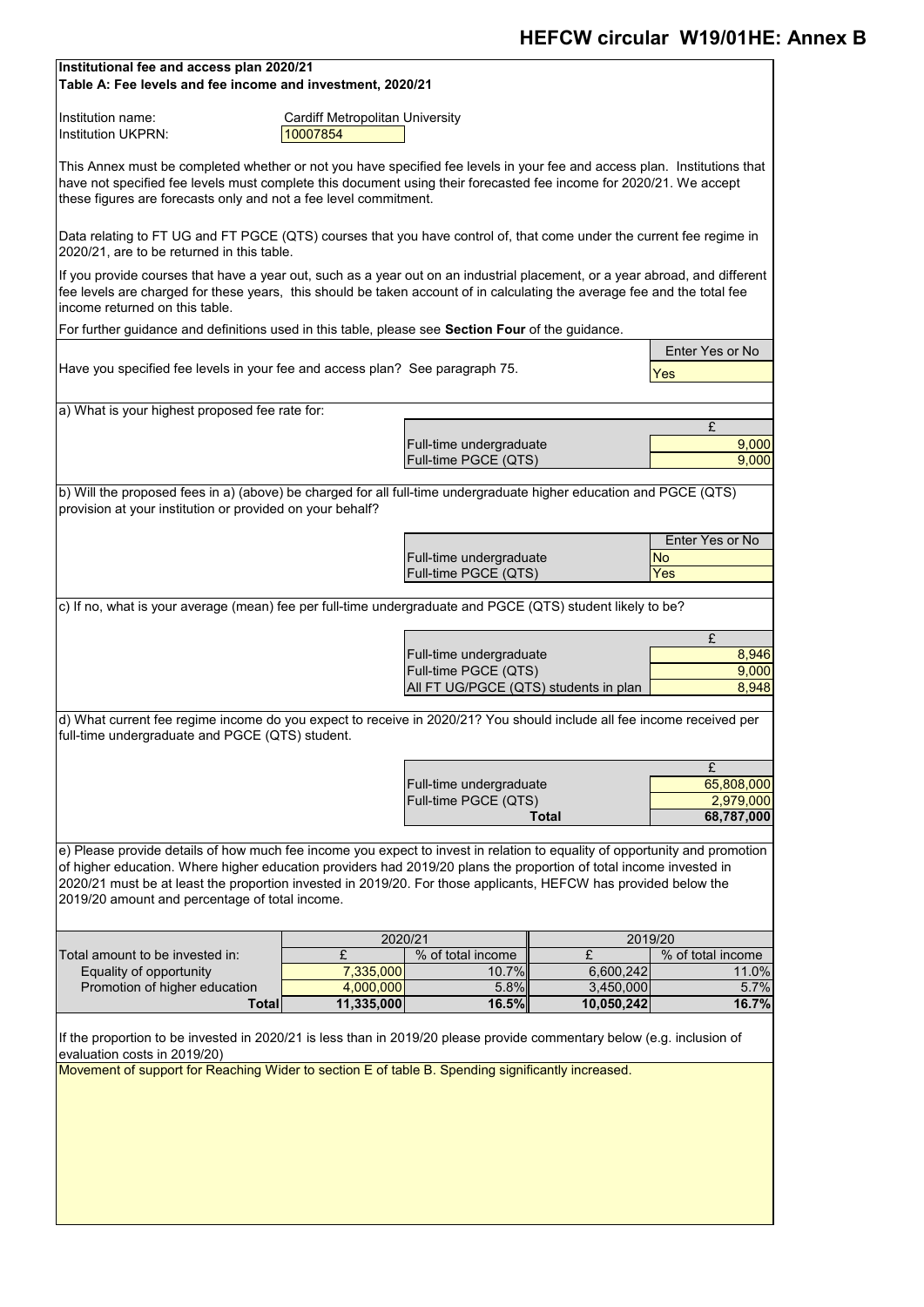| Institutional fee and access plan 2020/21<br>Table B: Fee and access plan income forecast expenditure, 2020/21                                                                                                                                                                                                                                                                    |                                                                                                                                       |                                             |                      |                                                                                                 |                      |                      |  |  |  |  |  |  |
|-----------------------------------------------------------------------------------------------------------------------------------------------------------------------------------------------------------------------------------------------------------------------------------------------------------------------------------------------------------------------------------|---------------------------------------------------------------------------------------------------------------------------------------|---------------------------------------------|----------------------|-------------------------------------------------------------------------------------------------|----------------------|----------------------|--|--|--|--|--|--|
| Institution name: Cardiff Metropolitan University                                                                                                                                                                                                                                                                                                                                 |                                                                                                                                       |                                             |                      |                                                                                                 |                      |                      |  |  |  |  |  |  |
| Institution UKPRN: 10007854                                                                                                                                                                                                                                                                                                                                                       |                                                                                                                                       |                                             |                      |                                                                                                 |                      |                      |  |  |  |  |  |  |
| Forecast expenditure of the fee income returned in Table A, provided against the categories below, is to be returned in this table.<br>Guidance note                                                                                                                                                                                                                              |                                                                                                                                       |                                             |                      |                                                                                                 |                      |                      |  |  |  |  |  |  |
| This table collects investment committed to achieve each objective that is specified in your fee and access plan (see paragraphs 102 to 106), investment committed to evaluate fee and access plans,                                                                                                                                                                              |                                                                                                                                       |                                             |                      |                                                                                                 |                      |                      |  |  |  |  |  |  |
| investment committed for Reaching Wider Partnerships and student financial support.                                                                                                                                                                                                                                                                                               |                                                                                                                                       |                                             |                      |                                                                                                 |                      |                      |  |  |  |  |  |  |
| Please input your chosen objectives in the table below and the forecasted income for 2020/21 to be invested to deliver these objectives.                                                                                                                                                                                                                                          |                                                                                                                                       |                                             |                      |                                                                                                 |                      |                      |  |  |  |  |  |  |
| Those institutions that have not specified fees in their plan should complete the table based on the fees they expect to charge for 2020/21. This does not commit institutions to these fees.                                                                                                                                                                                     |                                                                                                                                       |                                             |                      |                                                                                                 |                      |                      |  |  |  |  |  |  |
|                                                                                                                                                                                                                                                                                                                                                                                   | Investment to deliver objectives to improve equality of opportunity must relate only to groups under-represented in higher education. |                                             |                      |                                                                                                 |                      |                      |  |  |  |  |  |  |
| Student financial support activities will be a part of the applicant's total investment in objectives to support equality of opportunity and/or the promotion of higher education (as set out in Table B (a) and<br>(b)). Table B (d) below asks an applicant to separately identify forecast investment in student financial support activities already included in (a) and (b). |                                                                                                                                       |                                             |                      |                                                                                                 |                      |                      |  |  |  |  |  |  |
| Applicants should set out their level of expenditure against each objective. All objectives will need to have expenditure returned against them.                                                                                                                                                                                                                                  |                                                                                                                                       |                                             |                      |                                                                                                 |                      |                      |  |  |  |  |  |  |
| Where expenditure is forecast against more than one objective, it should be split between objectives. Total expenditure against a) and b) should match the equivalent returned in Table A.                                                                                                                                                                                        |                                                                                                                                       |                                             |                      |                                                                                                 |                      |                      |  |  |  |  |  |  |
| For further guidance and definitions used in this table, please see Section Four of the guidance.                                                                                                                                                                                                                                                                                 |                                                                                                                                       |                                             |                      |                                                                                                 |                      |                      |  |  |  |  |  |  |
| 2020/21 fee and access plan income forecast expenditure                                                                                                                                                                                                                                                                                                                           |                                                                                                                                       |                                             |                      |                                                                                                 |                      |                      |  |  |  |  |  |  |
| a) Equality of opportunity                                                                                                                                                                                                                                                                                                                                                        |                                                                                                                                       |                                             |                      |                                                                                                 | 2020/21              | 2019/20              |  |  |  |  |  |  |
| Objectives to improve equality of opportunity<br>1. Promoting and safeguarding fair access to higher education, including identifying individuals with the greatest potential from disadvantaged backgrounds                                                                                                                                                                      |                                                                                                                                       |                                             |                      |                                                                                                 | £<br>1,080,000       | £<br>1,000,000       |  |  |  |  |  |  |
| 2.<br>Attracting and retaining students and prospective students from under-represented groups, which may include students from less advantaged backgrounds and students with protect<br>3. Raising educational aspirations and developing skills which prepare students from under-represented groups for higher education study                                                 |                                                                                                                                       |                                             |                      |                                                                                                 | 1,700,000<br>450,000 | 1,325,000<br>600,000 |  |  |  |  |  |  |
| 4.<br>Supporting and increasing student retention and completion, particularly for those from low participation neighbourhoods, looked after children, care leavers and carers                                                                                                                                                                                                    |                                                                                                                                       |                                             |                      |                                                                                                 | 1,550,000            | 1,300,000            |  |  |  |  |  |  |
| 5.<br>Improving the experience of higher education of students from under-represented groups including activities to promote an international experience<br>6.<br>Providing effective information to students from under-represented groups before and during their courses                                                                                                       |                                                                                                                                       |                                             |                      |                                                                                                 | 615,000<br>270,000   | 550,000<br>250,000   |  |  |  |  |  |  |
| 7.<br>Providing high quality academic and welfare support to students from under-represented groups                                                                                                                                                                                                                                                                               |                                                                                                                                       |                                             |                      |                                                                                                 | 1,250,000            | 1,000,000            |  |  |  |  |  |  |
| 8.<br>Supporting students from under-represented groups to progress to employment or further study<br>9.                                                                                                                                                                                                                                                                          |                                                                                                                                       |                                             |                      |                                                                                                 | 420,000              | 400,000<br>175,242   |  |  |  |  |  |  |
| 10.                                                                                                                                                                                                                                                                                                                                                                               |                                                                                                                                       |                                             |                      |                                                                                                 |                      |                      |  |  |  |  |  |  |
|                                                                                                                                                                                                                                                                                                                                                                                   |                                                                                                                                       |                                             |                      | Total<br>Percentage of forecast expenditure to be spent on Equality of Opportunity              | 7,335,000<br>64.7%   | 6,600,242            |  |  |  |  |  |  |
|                                                                                                                                                                                                                                                                                                                                                                                   |                                                                                                                                       |                                             |                      |                                                                                                 |                      |                      |  |  |  |  |  |  |
| b) Promotion of HE                                                                                                                                                                                                                                                                                                                                                                |                                                                                                                                       |                                             |                      |                                                                                                 | 2020/21              | 2019/20              |  |  |  |  |  |  |
| Objectives to promote higher education                                                                                                                                                                                                                                                                                                                                            |                                                                                                                                       |                                             |                      |                                                                                                 | £                    | £                    |  |  |  |  |  |  |
| More effective engagement with private, public or voluntary bodies and communities in Wales<br>$\overline{2}$<br>Investments in improving the quality of learning and teaching, with reference to the quality of the student experience                                                                                                                                           |                                                                                                                                       |                                             |                      |                                                                                                 | 500,000<br>1,300,000 | 400,000<br>1,015,000 |  |  |  |  |  |  |
| 3.<br>Activities which strengthen the employability of Welsh graduates                                                                                                                                                                                                                                                                                                            |                                                                                                                                       |                                             |                      |                                                                                                 | 1,200,000            | 1,200,000            |  |  |  |  |  |  |
| 4.<br>Actions which promote Welsh higher education more effectively internationally<br>5.                                                                                                                                                                                                                                                                                         |                                                                                                                                       |                                             |                      |                                                                                                 | 100,000<br>500,000   | 100,000<br>350,000   |  |  |  |  |  |  |
| Actions which improve delivery of sustainable higher education<br>6.<br>Activities which raise awareness of the value of higher education amongst potential learners                                                                                                                                                                                                              |                                                                                                                                       |                                             |                      |                                                                                                 | 400,000              | 385,000              |  |  |  |  |  |  |
| $\overline{7}$                                                                                                                                                                                                                                                                                                                                                                    |                                                                                                                                       |                                             |                      |                                                                                                 |                      |                      |  |  |  |  |  |  |
| 8.<br>9.                                                                                                                                                                                                                                                                                                                                                                          |                                                                                                                                       |                                             |                      |                                                                                                 |                      |                      |  |  |  |  |  |  |
| 10.                                                                                                                                                                                                                                                                                                                                                                               |                                                                                                                                       |                                             |                      |                                                                                                 | 4,000,000            |                      |  |  |  |  |  |  |
|                                                                                                                                                                                                                                                                                                                                                                                   |                                                                                                                                       |                                             |                      | <b>Total</b><br>Percentage of forecast expenditure to be spent on Promotion of higher education | 35.3%                | 3,450,000            |  |  |  |  |  |  |
| c) Evaluation                                                                                                                                                                                                                                                                                                                                                                     |                                                                                                                                       |                                             |                      |                                                                                                 |                      |                      |  |  |  |  |  |  |
|                                                                                                                                                                                                                                                                                                                                                                                   |                                                                                                                                       |                                             |                      |                                                                                                 | 2020/21<br>£         |                      |  |  |  |  |  |  |
| Investment in evaluating the effectiveness of fee and access plans                                                                                                                                                                                                                                                                                                                |                                                                                                                                       |                                             |                      |                                                                                                 | $\mathbf 0$          |                      |  |  |  |  |  |  |
| d) Total forecast expenditure of 2020/21 fee and access plan income, $a$ ) + b) + c)                                                                                                                                                                                                                                                                                              |                                                                                                                                       |                                             |                      |                                                                                                 | 2020/21              | 2019/20              |  |  |  |  |  |  |
|                                                                                                                                                                                                                                                                                                                                                                                   |                                                                                                                                       |                                             |                      |                                                                                                 | £                    | £                    |  |  |  |  |  |  |
|                                                                                                                                                                                                                                                                                                                                                                                   |                                                                                                                                       |                                             |                      |                                                                                                 | 11,335,000           | 10,050,242           |  |  |  |  |  |  |
| e) Reaching Wider                                                                                                                                                                                                                                                                                                                                                                 |                                                                                                                                       |                                             |                      |                                                                                                 | 2020/21              | 2019/20              |  |  |  |  |  |  |
| Investment to support Reaching Wider Partnership                                                                                                                                                                                                                                                                                                                                  |                                                                                                                                       |                                             |                      |                                                                                                 | £<br>175,242         | £<br>175,242         |  |  |  |  |  |  |
| f) Student financial support (already included in a) and b) above)                                                                                                                                                                                                                                                                                                                |                                                                                                                                       |                                             |                      |                                                                                                 |                      |                      |  |  |  |  |  |  |
|                                                                                                                                                                                                                                                                                                                                                                                   | 2020/21                                                                                                                               |                                             | 2019/20              |                                                                                                 |                      |                      |  |  |  |  |  |  |
|                                                                                                                                                                                                                                                                                                                                                                                   | £                                                                                                                                     | Anticipated<br>student numbers<br>supported | £                    | Anticipated<br>student numbers<br>supported                                                     |                      |                      |  |  |  |  |  |  |
| Fee waivers                                                                                                                                                                                                                                                                                                                                                                       | $\overline{0}$                                                                                                                        | $\mathbf 0$                                 | 50,000               | 25                                                                                              |                      |                      |  |  |  |  |  |  |
| <b>Bursaries</b><br>Scholarships                                                                                                                                                                                                                                                                                                                                                  | 980,000<br>100,000                                                                                                                    | 550<br>200                                  | 1,150,000<br>200,000 | 550<br>100                                                                                      |                      |                      |  |  |  |  |  |  |
| Hardship funds                                                                                                                                                                                                                                                                                                                                                                    | 150,000                                                                                                                               | 300                                         | 150,000              | 400                                                                                             |                      |                      |  |  |  |  |  |  |
| Provision of financial management advice and skills<br>Other financial support                                                                                                                                                                                                                                                                                                    | 290,000<br>595,000                                                                                                                    | 3,000                                       | 222,000<br>555,000   | 2,500                                                                                           |                      |                      |  |  |  |  |  |  |
| <b>Total</b>                                                                                                                                                                                                                                                                                                                                                                      | 2,115,000                                                                                                                             | 2,500<br>6,550                              | 2,327,000            | 3,000<br>6,575                                                                                  |                      |                      |  |  |  |  |  |  |
| Percentage of forecast expenditure to be spent on student financial support                                                                                                                                                                                                                                                                                                       | 18.7%                                                                                                                                 |                                             | 23.2%                |                                                                                                 |                      |                      |  |  |  |  |  |  |
| If the proportion to be invested in 2020/21 is less than in 2019/20 please provide commentary below:                                                                                                                                                                                                                                                                              |                                                                                                                                       |                                             |                      |                                                                                                 |                      |                      |  |  |  |  |  |  |
| No anticipated fee waivers   reduction in budget for the international mobility fund but larger numbers will be supported   Hardship funds will be more targeted   Increased investment in staff to offer advice and provide                                                                                                                                                      |                                                                                                                                       |                                             |                      |                                                                                                 |                      |                      |  |  |  |  |  |  |
| skills   Bursary budget not increased in line will forecast income - not a final decision as scheme is under constant review - current changes mean an expansion of eligible groups, if successful and forecasts of income<br>remain the same, this budget will increase.                                                                                                         |                                                                                                                                       |                                             |                      |                                                                                                 |                      |                      |  |  |  |  |  |  |
|                                                                                                                                                                                                                                                                                                                                                                                   |                                                                                                                                       |                                             |                      |                                                                                                 |                      |                      |  |  |  |  |  |  |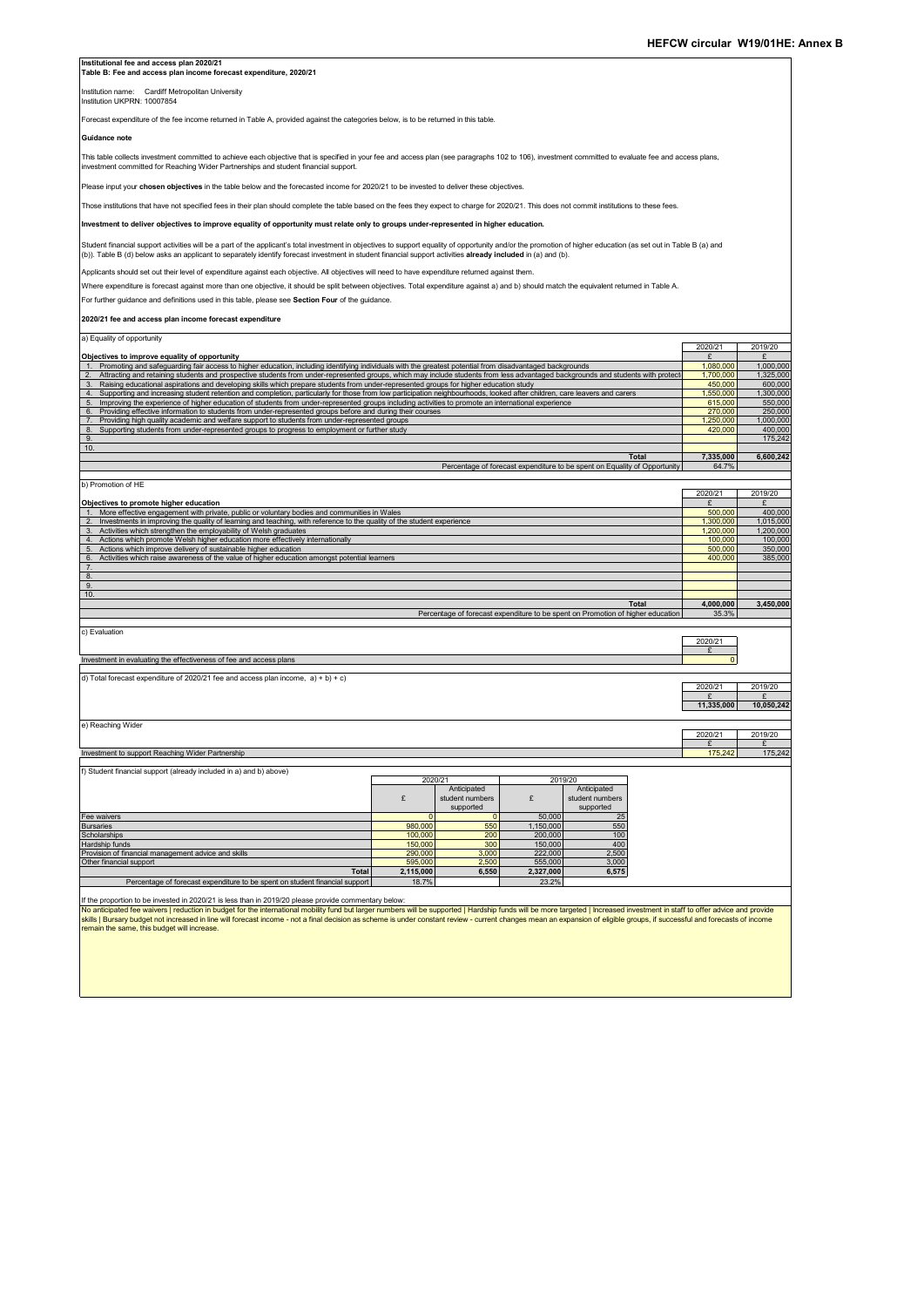#### **Institutional fee and access plan 2020/21**

**Table C: Fee levels and fee income for full-time undergraduate and PGCE (QTS) students under the current fee regime, 2020/21**

# Institution name: Cardiff Metropolitan University Institution UKPRN: 10007854

This table should be completed where:

- you propose to charge different fees for different courses or cohorts, for full-time undergraduate and PGCE (QTS) provision under the current fee regime.<br>- you propose to charge the same fee for all courses or cohorts, f

Where different fees are charged for different courses or cohorts, or you have provision that you do not validate yourself, the data on this table plus the data returned on Table D will in total give the same average fee and overall fee income as that returned on Table A.

Those institutions that have not specified fees in their plan should complete the table based on the fees they expect to charge for 2020/21. This does not commit institutions to these fees.

The guidance below provides the categories of courses for which information should and should not be returned. Note that information about provision delivered under partnership arrangements is collected in Table D.

## **Guidance note**

**Do include** information about courses:

- That you provide and control which are validated by another body but are not part of a franchise arrangement. - That you provide, control and validate yourself.

- That you provide and control, that are validated by you, your parent or another body, where you are a subsidiary of that parent, and your parent is not including the courses in their fee and access plan.

#### **Do not include** information about courses:

- That you franchise out to another provider. - That you provide on behalf of another provider via a franchise agreement.

- That you do not provide and that you validate only.<br>- That are delivered by a subsidiary, where you are the parent of that subsidiary, whether or not the subsidiary is submitting their own fee and access plan.

If you provide courses that have a year out, such as a year out on an industrial placement, or a year abroad, and different fee levels are charged for these years, then you should return data on this table to reflect the<br>d

You should categorise your provision into different fee levels by qualification aim and/or subject and/or year(s) of course as appropriate below. The fields (qualification award and subject) are free text fields so if<br>anot

In completing the year(s) of course column, please specify all years that the fee applies to, for example, '1, 2' or 'All'. A '0' should be used for foundation years.

lf you charge the same fee for all courses or cohorts but have provision that you do not validate yourself then you should include all your full-time undergraduate and PGCE (QTS) provision under the current fee<br>regime. A

For each category included please provide details of your forecast student numb

For further guidance and definitions used in this table, please see **Section Four** of the guidance.

| Summary data                   | FT UG      | FT PGCE (QTS) |
|--------------------------------|------------|---------------|
| Total expected income          | 64.233.000 | 2.979.000     |
| Total expected student numbers | 7.149      | 331           |
| Average fee                    | 8.985      | 9.000         |

| Row | Proposed fee | Qualification aim<br>(or other grouping)              | Subject<br>(or other grouping) | Year(s) of<br>course | PGCE<br>(QTS)<br>Y/N? | Forecast<br>student<br>numbers used<br>in calculation<br>of average fee | Is this<br>provision<br>validated by<br>another<br>body? | If Y, please provide name of validation body | Total<br>expected fee<br>income (no.<br>students x<br>proposed fee) |
|-----|--------------|-------------------------------------------------------|--------------------------------|----------------------|-----------------------|-------------------------------------------------------------------------|----------------------------------------------------------|----------------------------------------------|---------------------------------------------------------------------|
|     |              |                                                       |                                |                      |                       |                                                                         | Y or N                                                   |                                              |                                                                     |
|     | 1,800 Year   | Students on a Sandwich Placement                      |                                |                      |                       | 15N                                                                     |                                                          |                                              | 27,000                                                              |
|     |              | 9,000 PGCE Programmes                                 |                                | All                  | $\checkmark$          | $331$ N                                                                 |                                                          |                                              | 2,979,000                                                           |
|     |              | All other Full-Time undergraduate<br>9,000 Programmes |                                | All                  |                       | $7,134$ N                                                               |                                                          |                                              | 64,206,000                                                          |
|     |              |                                                       |                                |                      |                       |                                                                         |                                                          |                                              |                                                                     |
|     |              |                                                       |                                |                      |                       |                                                                         |                                                          |                                              |                                                                     |
|     |              |                                                       |                                |                      |                       |                                                                         |                                                          |                                              |                                                                     |
|     |              |                                                       |                                |                      |                       |                                                                         |                                                          |                                              |                                                                     |
| 8   |              |                                                       |                                |                      |                       |                                                                         |                                                          |                                              |                                                                     |
| 9   |              |                                                       |                                |                      |                       |                                                                         |                                                          |                                              |                                                                     |
| 10  |              |                                                       |                                |                      |                       |                                                                         |                                                          |                                              |                                                                     |
| 11  |              |                                                       |                                |                      |                       |                                                                         |                                                          |                                              |                                                                     |
| 12  |              |                                                       |                                |                      |                       |                                                                         |                                                          |                                              |                                                                     |
| 13  |              |                                                       |                                |                      |                       |                                                                         |                                                          |                                              |                                                                     |
| 14  |              |                                                       |                                |                      |                       |                                                                         |                                                          |                                              |                                                                     |
| 15  |              |                                                       |                                |                      |                       |                                                                         |                                                          |                                              |                                                                     |
| 16  |              |                                                       |                                |                      |                       |                                                                         |                                                          |                                              |                                                                     |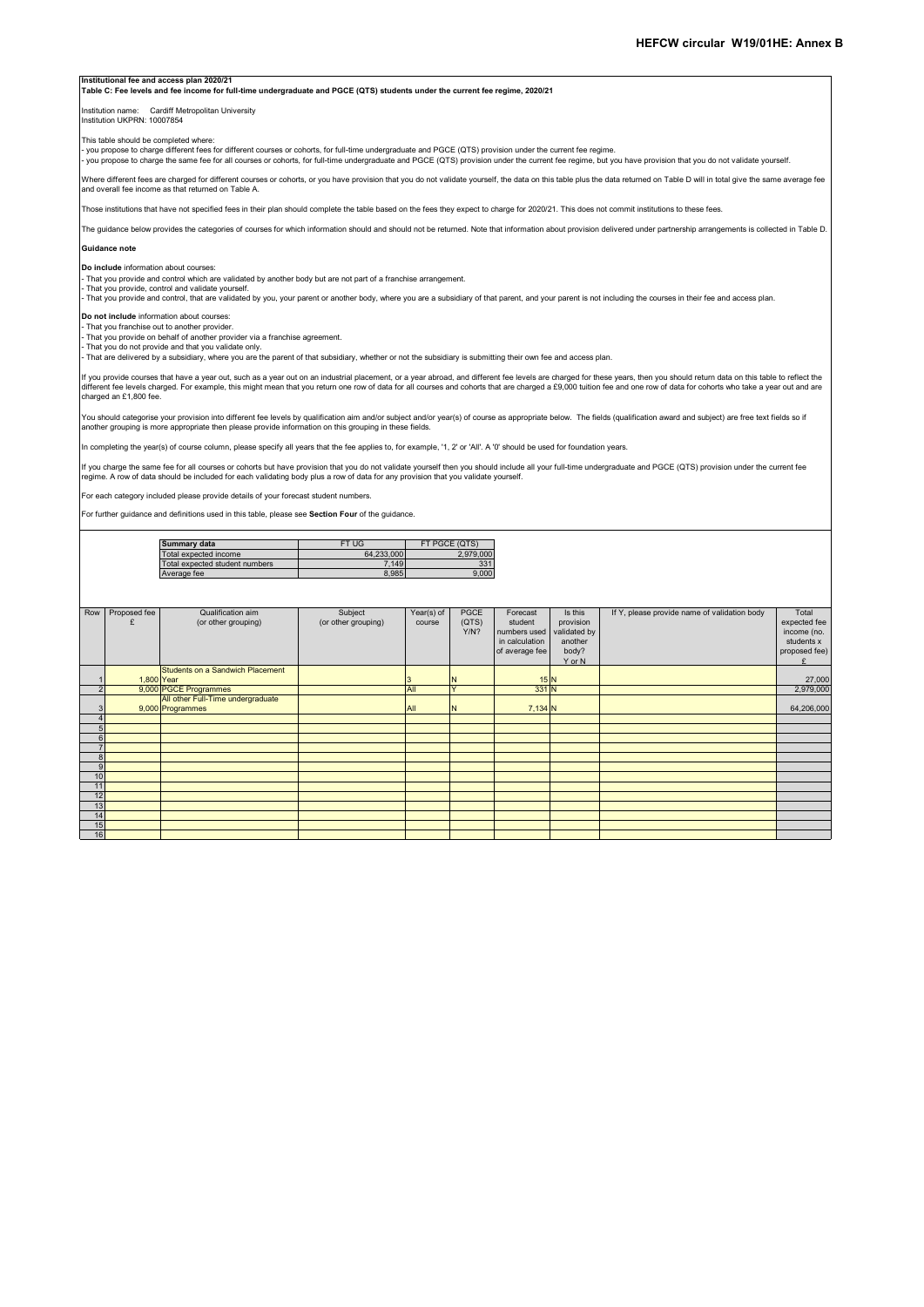### **Institutional fee and access plan 2020/21**

**Table D: Fee levels and fee income for full-time undergraduate and PGCE (QTS) students under the post-2012/13 fee regime for partnership provision based in the UK, 2020/21**

Institution name: Cardiff Metropolitan University Institution UKPRN: 10007854

This table should be completed by all providers who franchise out to other charitable providers that are charities or are parents of charitable subsidiaries that are not submitting their own fee and access plan, for full-t the current fee regime. The table should be completed only where the other provider or the subsidiary is in the UK and the students are based in the UK.

We can consider the same a complete and the conservation of the conservation with the submitting provider, the data on this table plus the data returned on Table C will in total give the same average fee and overall fee in Table A. Where the fee level is the same for all FT UG/PGCE (QTS) courses under the current fee regime, as indicated on Table A, the fee levels returned on this table will all be equal and the same as the fee level requal

Those institutions that have not specified fees in their plan should complete the table based on the fees they expect to charge for 2020/21. This does not commit institutions to these fees.

The guidance below gives the categories of courses for which information should and shouldn't be returned.

#### **Guidance note**

**Do include** information about courses:

- That you franchise out to another charitable provider. - That are delivered by a charitable subsidiary, where you are the parent of that subsidiary, and the subsidiary is not submitting their own fee and access plan.

**Do not include** information about courses:

- That you provide on behalf of another provider via a franchise agreement.

- That you provide and control which are validated by another body but are not part of a franchise arrangement.

- That you provide, control and validate yourself.

- That you provide and control, that are validated by you, your parent or another body, where you are a subsidiary of that parent. - That you do not provide and that you validate only.

- That are delivered by a subsidiary, where you are the parent of that subsidiary, and the subsidiary is submitting their own fee and access plan.

- That you franchise out to a non-charitable provider.

- That are delivered by a non-charitable subsidiary, where you are the parent of that subsidiary.

In completing the year(s) of course column, please specify all years that the fee applies to, for example, '1, 2' or 'All'. A '0' should be used for foundation years.

Where partnership agreements have been signed before 1 September 2015 please confirm that they include an addendum confirming the provision is covered under the HE Act. **Where no such addendum exists, an explanation is required and should be submitted with the completed Annex A.**

For further guidance and definitions used in this table, please see **Section Four** of the guidance.

| Summary data                   | FT UG     | FT PGCE (QTS) |
|--------------------------------|-----------|---------------|
| Total expected income          | 1.575.000 |               |
| Total expected student numbers | 207       |               |
| Average fee                    | 7.609     |               |

| Row | Partner name                | Partner address                                                 | Please       | Qualification aim                     | Course title                                         | Date of              | Where date of     | Year(s) of | Forecast       | Proposed fee | Total          |
|-----|-----------------------------|-----------------------------------------------------------------|--------------|---------------------------------------|------------------------------------------------------|----------------------|-------------------|------------|----------------|--------------|----------------|
|     |                             |                                                                 | confirm that | Please select from drop down list     |                                                      | partnership          | partnership       | course     | number of      |              | expected fee   |
|     |                             |                                                                 | the partner  |                                       |                                                      | agreement            | agreement is      |            | students used  |              | income (no.    |
|     |                             |                                                                 | is a charity |                                       |                                                      | DD/MM/YYYY           | before 1          |            | in calculation |              | students x     |
|     |                             |                                                                 | (Confirmed)  |                                       |                                                      |                      | September         |            | of average fee |              | proposed       |
|     |                             |                                                                 |              |                                       |                                                      |                      | 2015, there is an |            |                |              | fee)           |
|     |                             |                                                                 |              |                                       |                                                      |                      | addendum that     |            |                |              |                |
|     |                             |                                                                 |              |                                       |                                                      |                      | confirms          |            |                |              |                |
|     |                             |                                                                 |              |                                       |                                                      |                      | the provision is  |            |                |              |                |
|     |                             |                                                                 |              |                                       |                                                      |                      | covered under     |            |                |              |                |
|     |                             |                                                                 |              |                                       |                                                      |                      | HE Act            |            |                |              |                |
|     |                             |                                                                 |              |                                       |                                                      |                      | (Confirmed)       |            |                |              |                |
|     |                             |                                                                 |              |                                       |                                                      |                      |                   |            |                |              |                |
|     | <b>Bridgend College</b>     | Bridgend College, Queens Road Campus, Queens I Confirmed        |              | (a) a first degree                    | <b>BSc (Hons) Social Work</b>                        | 08/05/2014 Confirmed |                   | All        | 45             | 8.000        | 360,000        |
|     | 2 Bridgend College          | Bridgend College, Cowbridge Road, Bridgend, CF31 Confirmed      |              | $(e)$ an $HND$                        | <b>HND Hospitality and Events Management</b>         | 08/05/2014 Confirmed |                   | All        |                | 7.500        |                |
|     | <b>Bridgend College</b>     | Bridgend College, Pencoed Campus, Pencoed, CF3 Confirmed        |              | (e) an HND                            | <b>HND Sport Performance and Coaching</b>            | 08/05/2014 Confirmed |                   | All        |                | 7.500        | $\mathbf{0}$   |
|     | 4 Bridgend College          | Bridgend College, Cowbridge Road, Bridgend, CF31 Confirmed      |              | (e) an HND                            | <b>HND Tourism, Hospitality and Events Manager</b>   | 08/05/2014 Confirmed |                   | All        |                | 7,500        | $\overline{0}$ |
|     | 5 Bridgend College          | Bridgend College, Cowbridge Road, Bridgend, CF31 Confirmed      |              | (e) an HND                            | <b>HND Computer Science</b>                          | 08/05/2014 Confirmed |                   | All        | 15             | 7.500        | 112,500        |
|     | 6 Cardiff and Vale College  | Cardiff and Vale College, Barry Campus, Vale of GI Confirmed    |              | (c) a foundation degree               | <b>FdA Ceramics</b>                                  | 01/11/2013 Confirmed |                   | All        |                | 7.500        |                |
|     | Cardiff and Vale College    | Cardiff and Vale College, Barry Campus, Vale of GI Confirmed    |              | (c) a foundation degree               | <b>FdA Contemporary Textile Practice</b>             | 01/11/2013 Confirmed |                   | All        |                | 7.500        | $\Omega$       |
|     | 8 Cardiff and Vale College  | Cardiff and Vale College. City Centre Campus. Dum Confirmed     |              | (c) a foundation degree               | <b>FdA Graphic Communication</b>                     | 01/11/2013 Confirmed |                   | All        | 15             | 7.500        | 112,500        |
|     | 9 Cardiff and Vale College  | Cardiff and Vale College, City Centre Campus, Dum Confirmed     |              | (c) a foundation degree               | <b>FdA Product Design</b>                            | 01/11/2013 Confirmed |                   | All        | 20             | 7.500        | 150,000        |
|     | 10 Cardiff and Vale College | Cardiff and Vale College, Cardiff International Sport Confirmed |              | (e) an HND                            | <b>HND Sport Coaching and Performance</b>            | 01/11/2013 Confirmed |                   | All        | 20             | 7.500        | 150,000        |
|     | 11 Cardiff and Vale College | Cardiff and Vale College, Cardiff International Sport Confirmed |              | (e) an HND                            | HND Sport Conditioning, Rehabilitation and Ma        | 01/11/2013 Confirmed |                   | All        | $\Omega$       | 7.500        | $\Omega$       |
|     | 12 Cardiff and Vale College | Cardiff and Vale College, City Centre Campus, Dum Confirmed     |              | $(e)$ an $HND$                        | <b>HND Complementary Healthcare with Practitio</b>   | 01/11/2013 Confirmed |                   | All        | 15             | 7.500        | 112,500        |
|     | 13 Cardiff and Vale College | Cardiff and Vale College. City Centre Campus. Dum Confirmed     |              | (h) a certificate of higher education | CertHE Biomedical Sciences with Health. Exer-        | 01/11/2013 Confirmed |                   | All        | 10             | 7.500        | 75,000         |
|     | 14 Cardiff and Vale College | Cardiff and Vale College, Barry Campus, Vale of GI Confirmed    |              | (c) a foundation degree               | <b>FdA Contemporary Artist Designer</b>              | 01/11/2013 Confirmed |                   | All        | 15             | 7.500        | 112,500        |
|     | 15 Cardiff and Vale College | Cardiff and Vale College. Cardiff International Sport Confirmed |              | (c) a foundation degree               | <b>FdSc Sport Conditioning Rehabilitation and Ma</b> | 01/11/2013 Confirmed |                   | All        | 26             | 7.500        | 195,000        |
|     | 16 Bridgend College         | Bridgend College, Pencoed Campus, Pencoed, CF3 Confirmed        |              | (c) a foundation degree               | <b>FdSc Sport Coaching</b>                           | 08/05/2014 Confirmed |                   | All        | 26             | 7.500        | 195,000        |
| 17  |                             |                                                                 |              |                                       |                                                      |                      |                   |            |                |              |                |
| 18  |                             |                                                                 |              |                                       |                                                      |                      |                   |            |                |              |                |
| 19  |                             |                                                                 |              |                                       |                                                      |                      |                   |            |                |              |                |
| 20  |                             |                                                                 |              |                                       |                                                      |                      |                   |            |                |              |                |